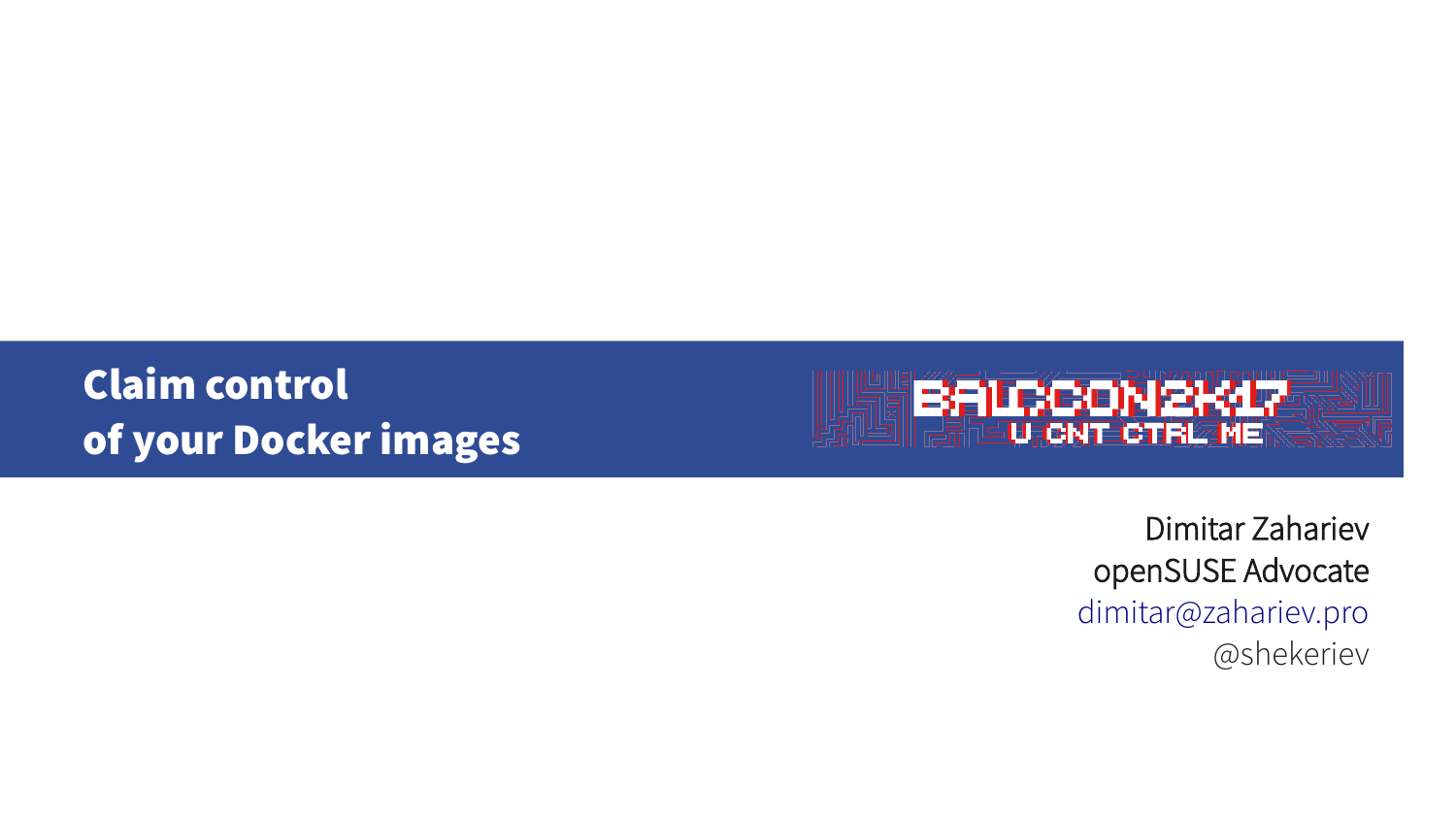

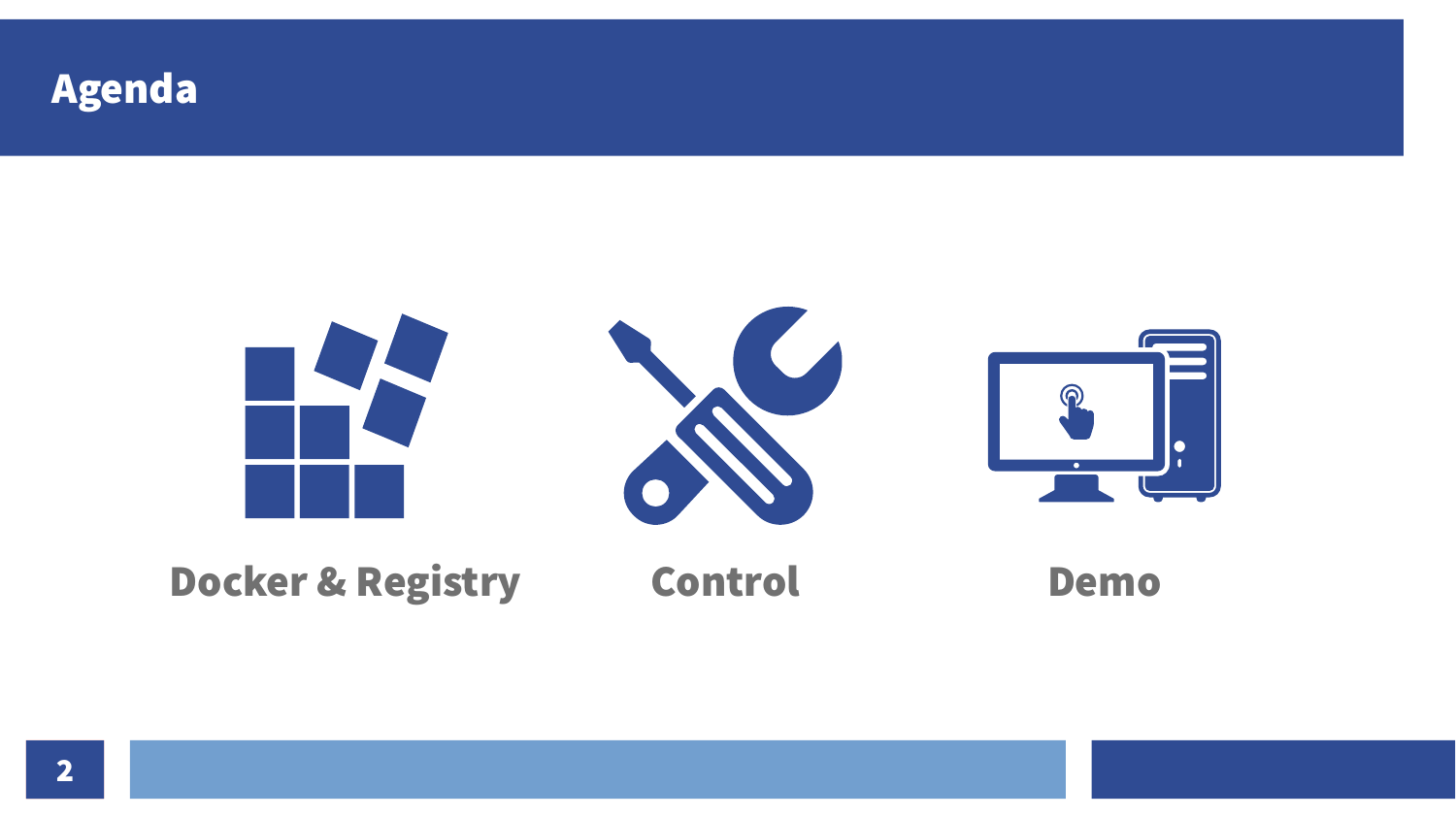What is Docker anyway?



**Let's have few words about it.**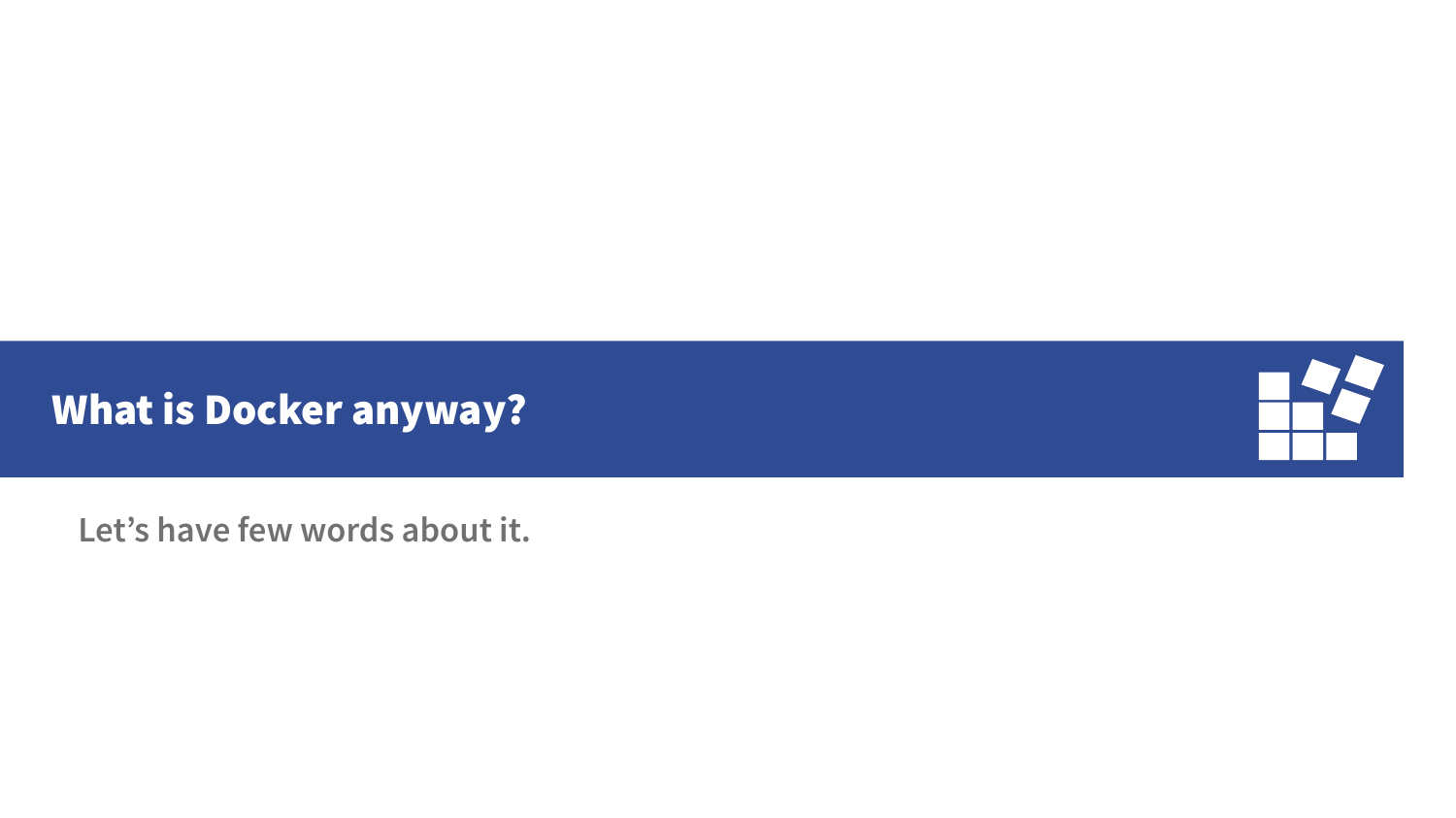## Containerization vs Virtualization

|                       | <b>VM</b>        |                  |  |  |  |
|-----------------------|------------------|------------------|--|--|--|
| App A                 | App B            | App C            |  |  |  |
| <b>Bins/Libs</b>      | <b>Bins/Libs</b> | <b>Bins/Libs</b> |  |  |  |
| <b>Guest OS</b>       | <b>Guest OS</b>  | Guest OS         |  |  |  |
| Hypervisor            |                  |                  |  |  |  |
| <b>Infrastructure</b> |                  |                  |  |  |  |
| where I<br>iwa        |                  |                  |  |  |  |

|                | <b>CONTAINER</b> |                  |  |  |
|----------------|------------------|------------------|--|--|
| App A          | <b>App B</b>     | App C            |  |  |
| Bins/Libs      | <b>Bins/Libs</b> | <b>Bins/Libs</b> |  |  |
| <b>Docker</b>  |                  |                  |  |  |
| <b>Host OS</b> |                  |                  |  |  |
| Infrastructure |                  |                  |  |  |
| ۰              |                  |                  |  |  |

#### Virtualization Containerization

*Source: https://docs.docker.com/get-started*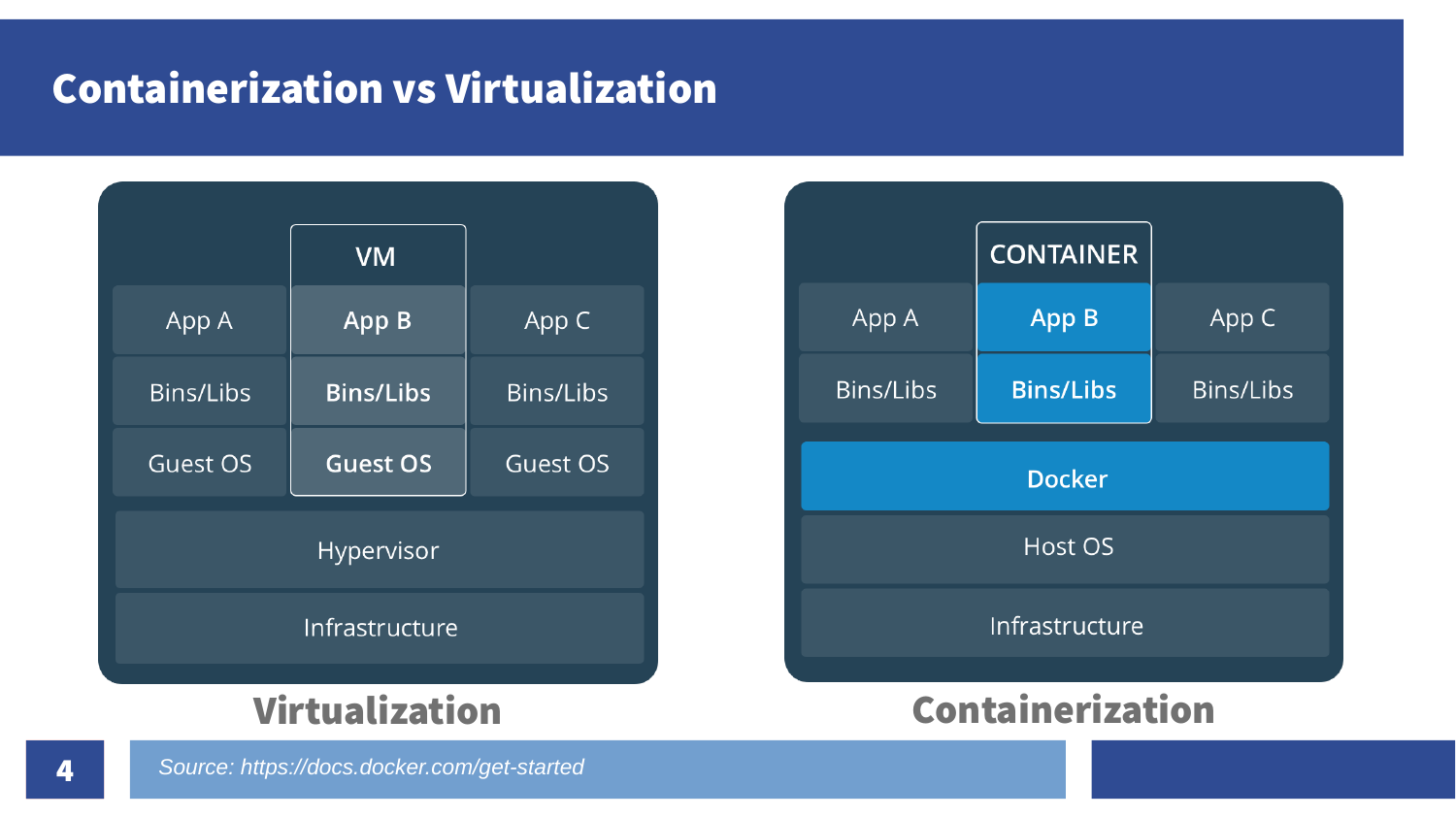## Containerization and Virtualization

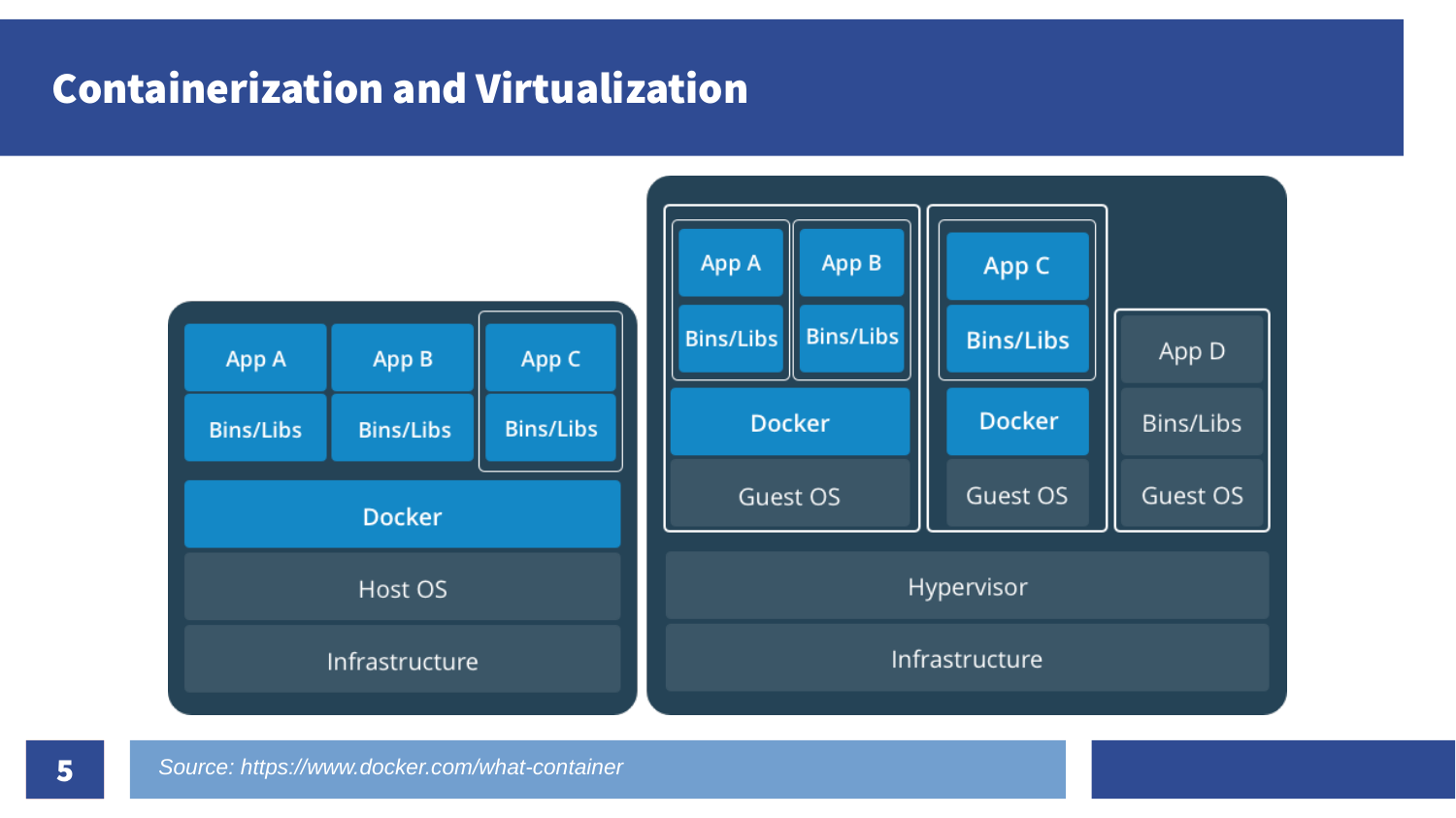## **Terminology**

# • Container

Containers are processes with much more isolation

### ● Image

Images provide a way for simpler software distribution



Container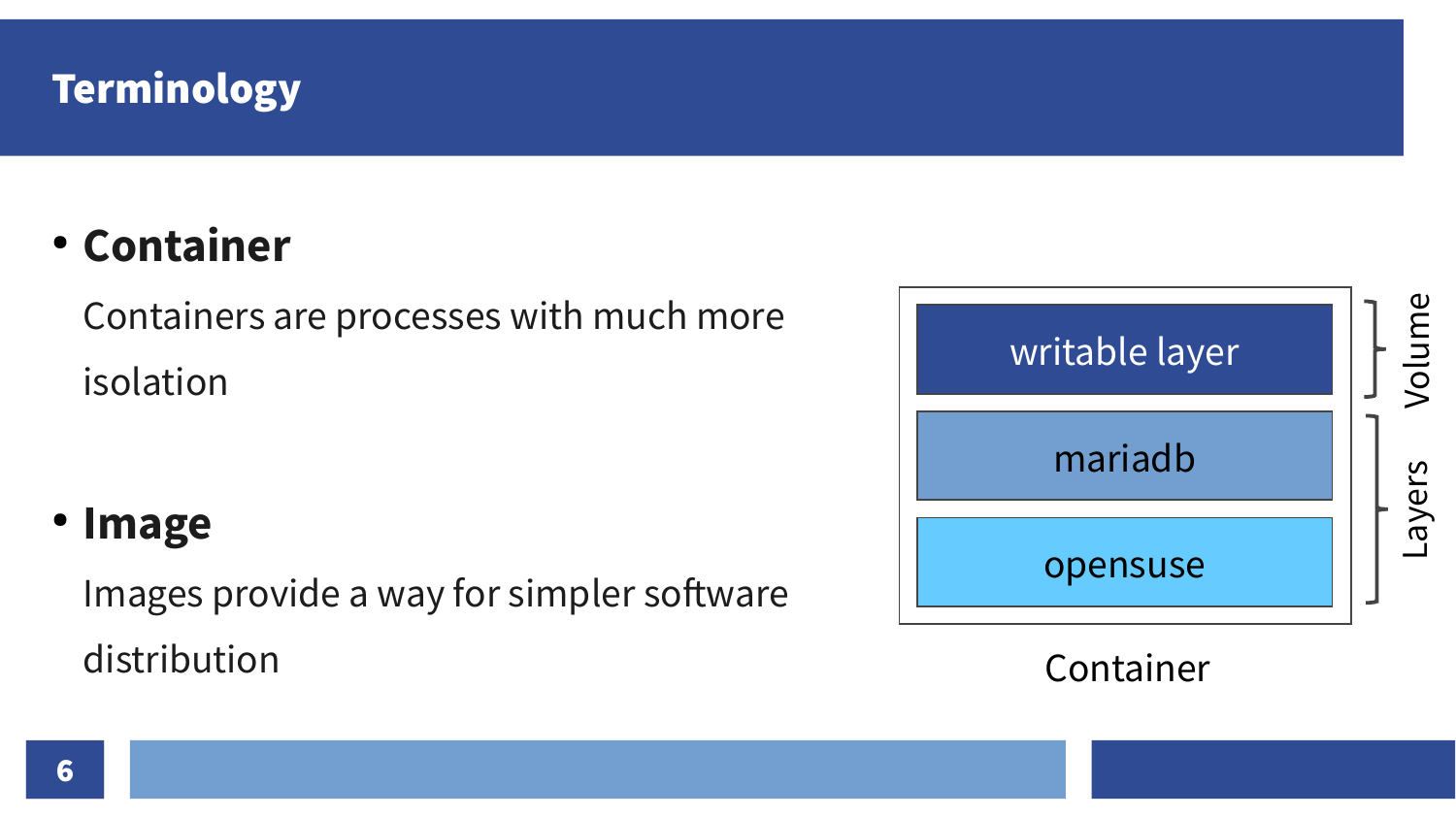#### Workflow

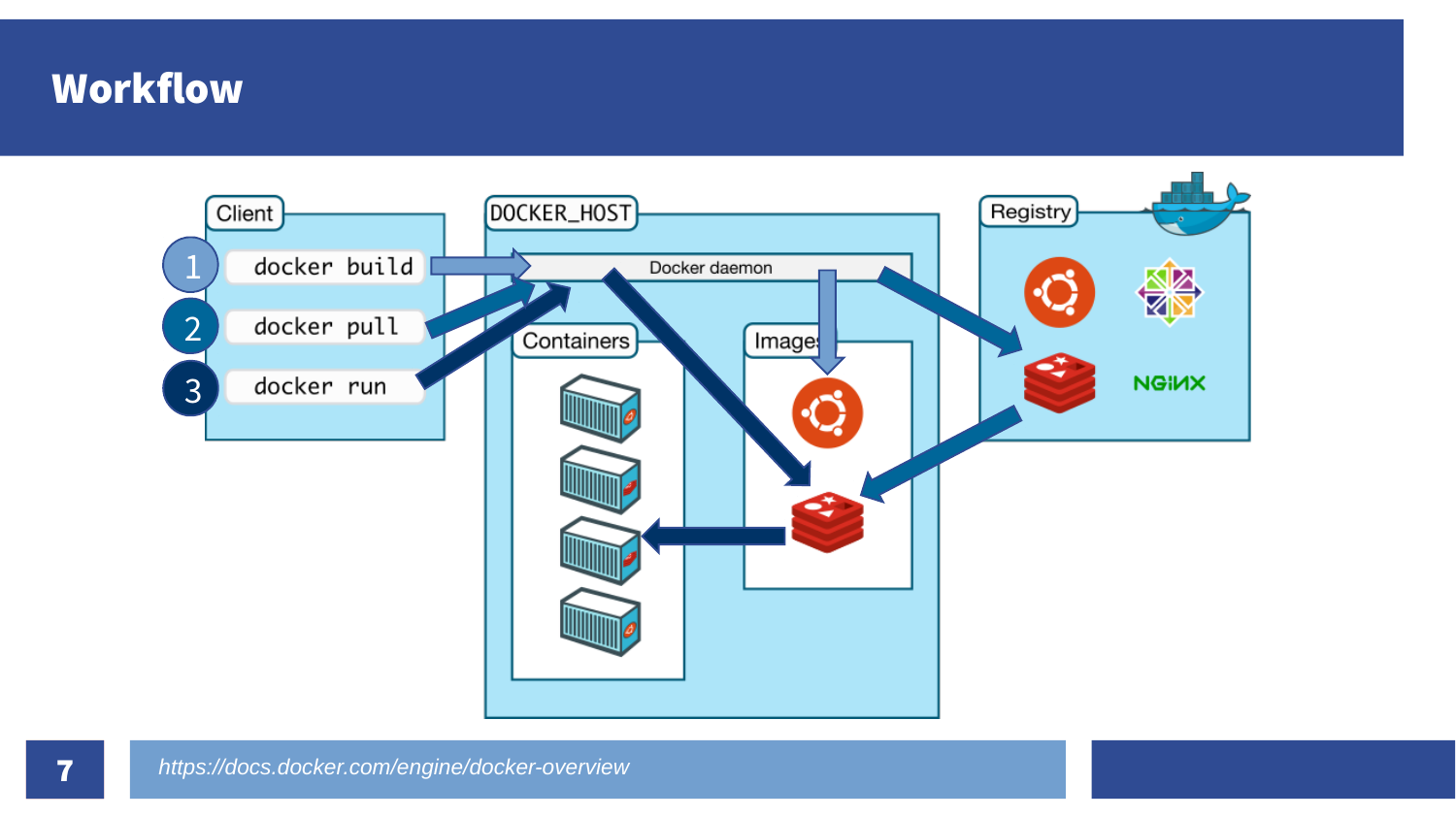



**And can I have my own?**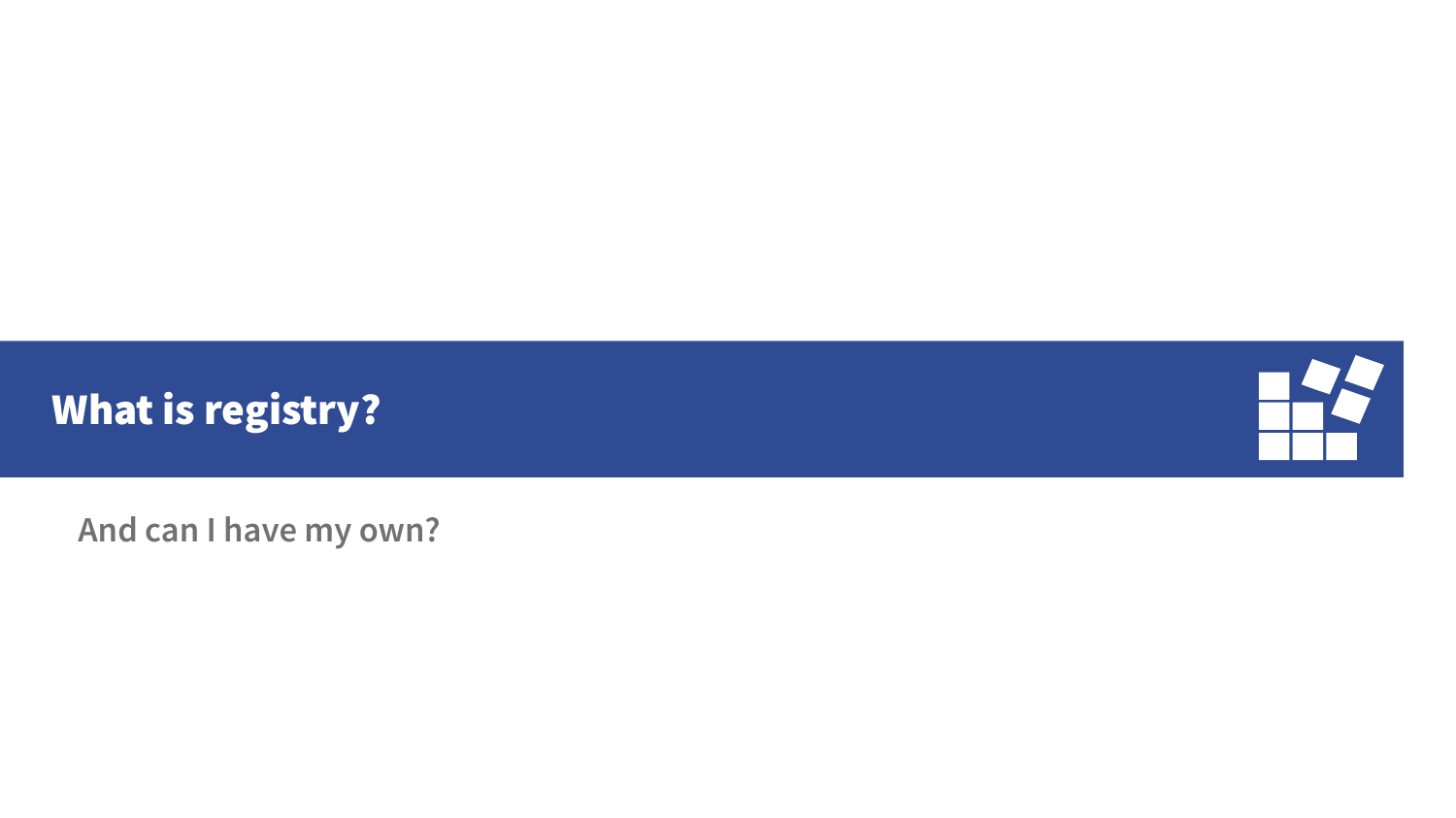## **Registry**

- Provided by Docker
	- Cloud
		- Docker Hub ([https://hub.docker.com/explore/\)](https://hub.docker.com/explore/)
		- Docker Store (<https://store.docker.com/>)
	- On-premise
		- Standalone
		- Containerized
- Provided by 3rd parties
	- Quay.io, Artifactory, Google Container Registry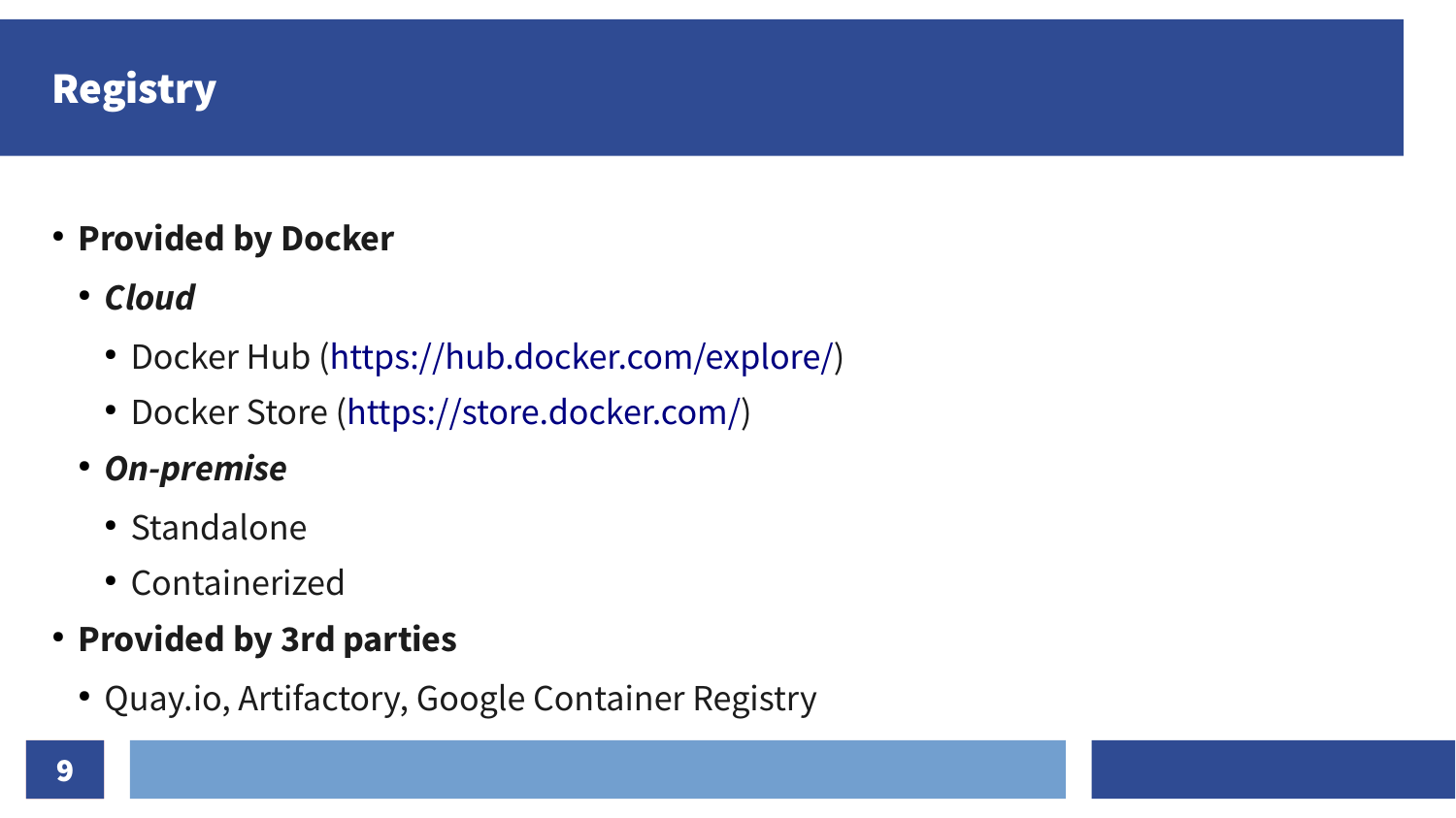#### Reasons

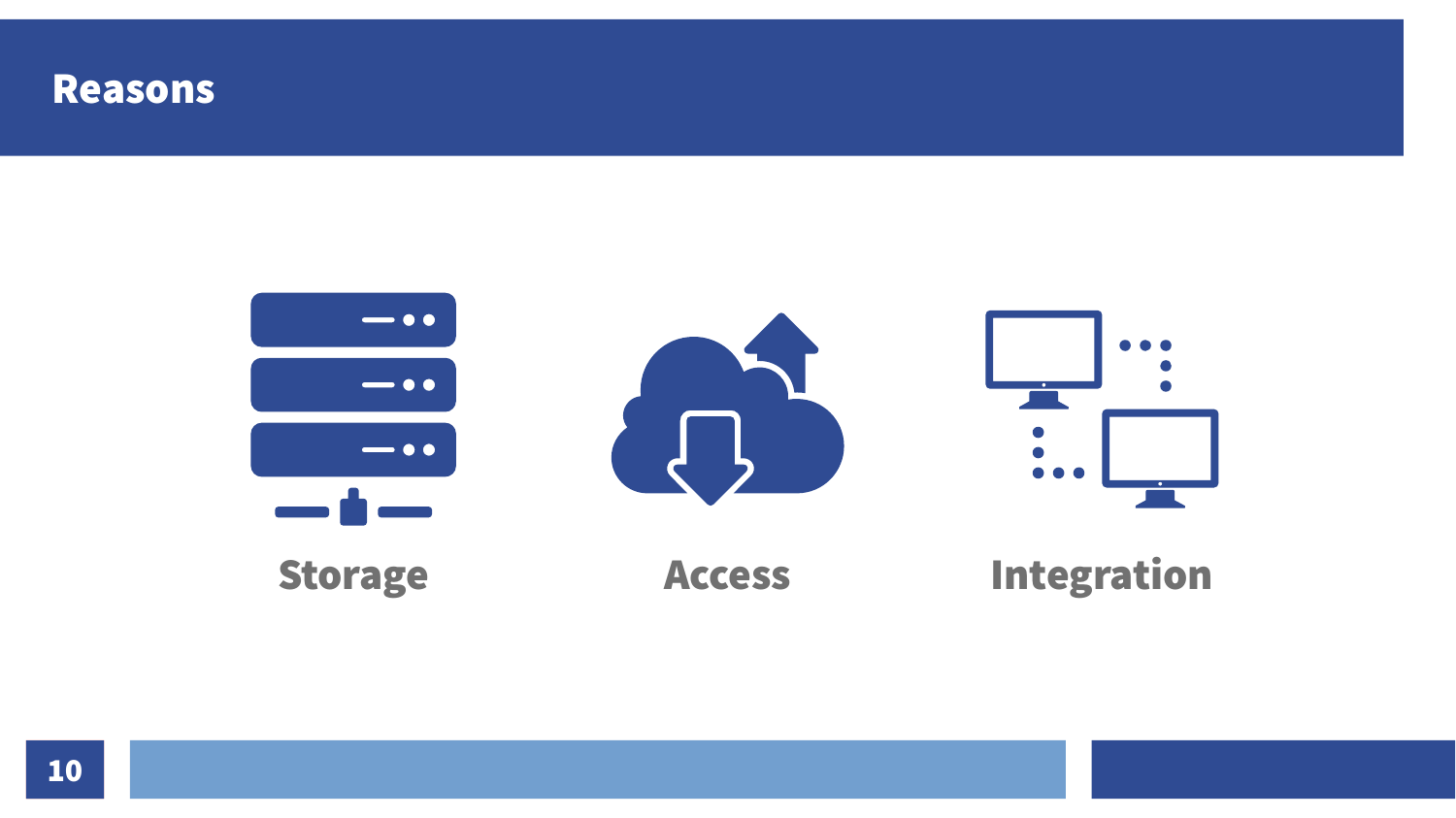



**Only by typing commands or there is another way?**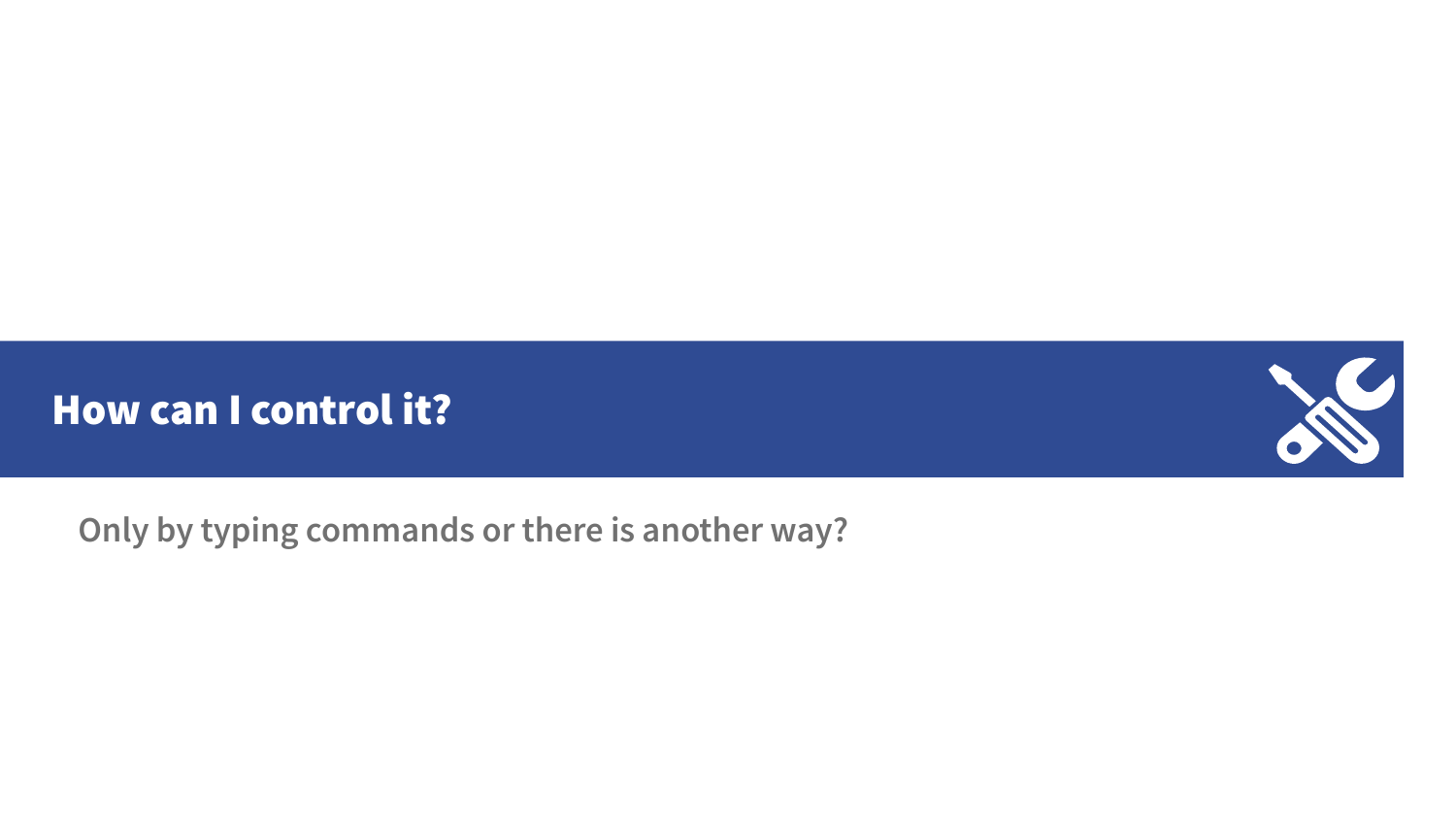## The solution is Portus



- **Open source**
- **Manages authentication in Docker Registry**
- **Nice and easy UI**

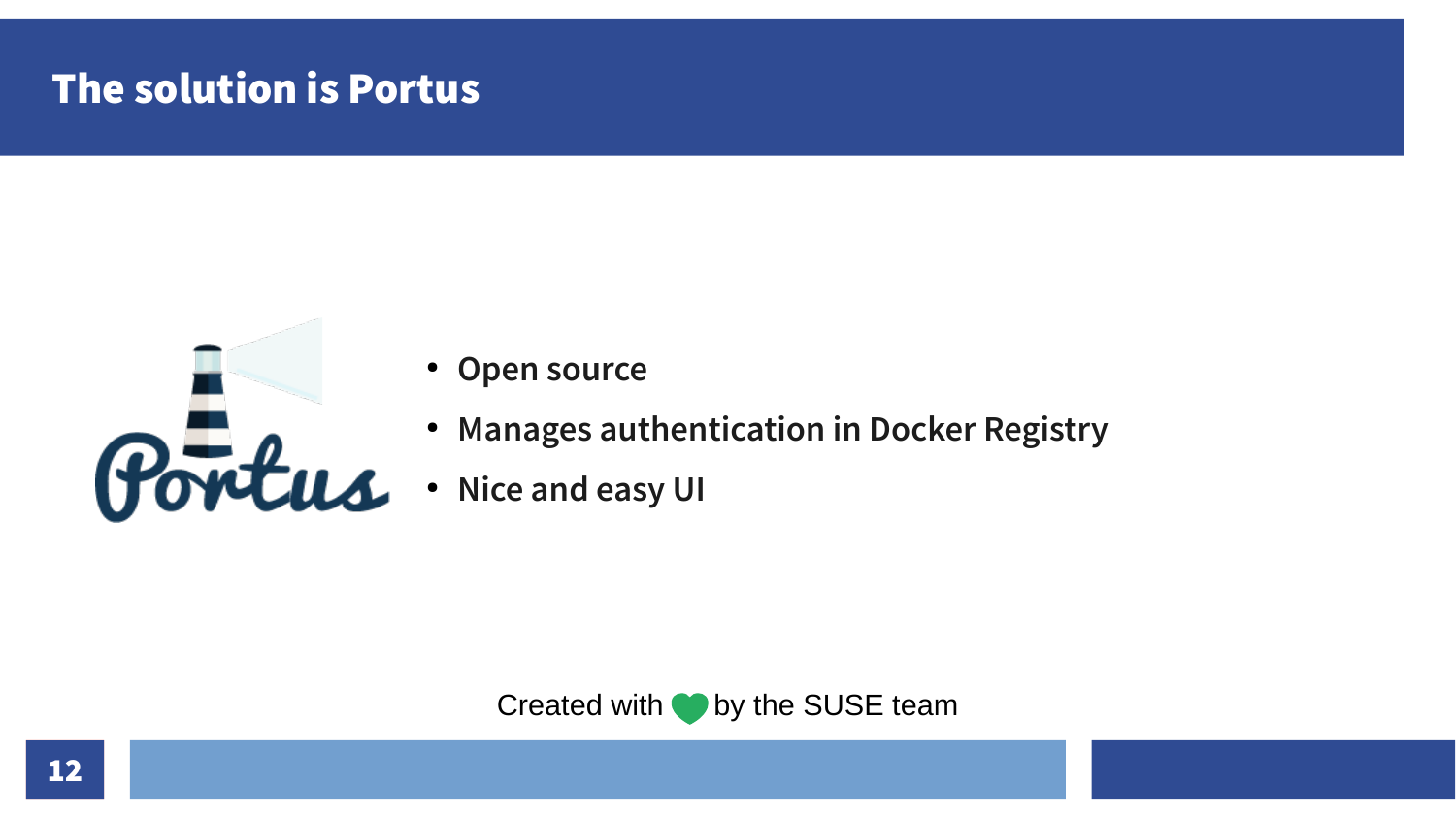#### **Security**

| Members <b>o</b><br>& Add members |        |             |      |        |
|-----------------------------------|--------|-------------|------|--------|
|                                   | User   | Role        | Edit | Remove |
|                                   | cyntss | Owner       |      | 血      |
| ◉                                 | mssola | Viewer      |      | 面      |
|                                   | meggie | Contributor |      | 面      |
|                                   |        |             |      |        |

- **Compliant with the specifications**
- **Grained control**
- **Users and Teams**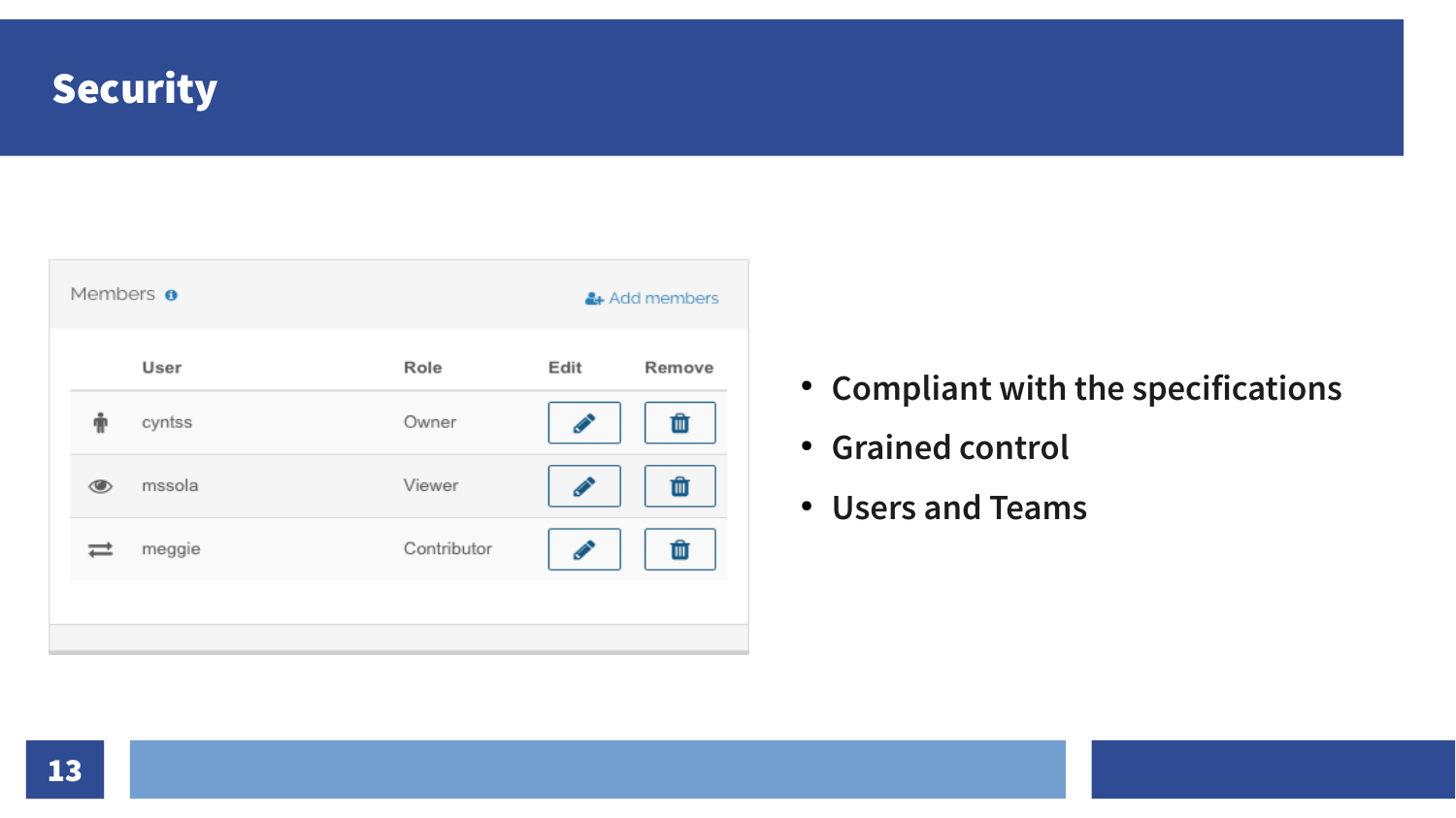



### Viewer Contributor Owner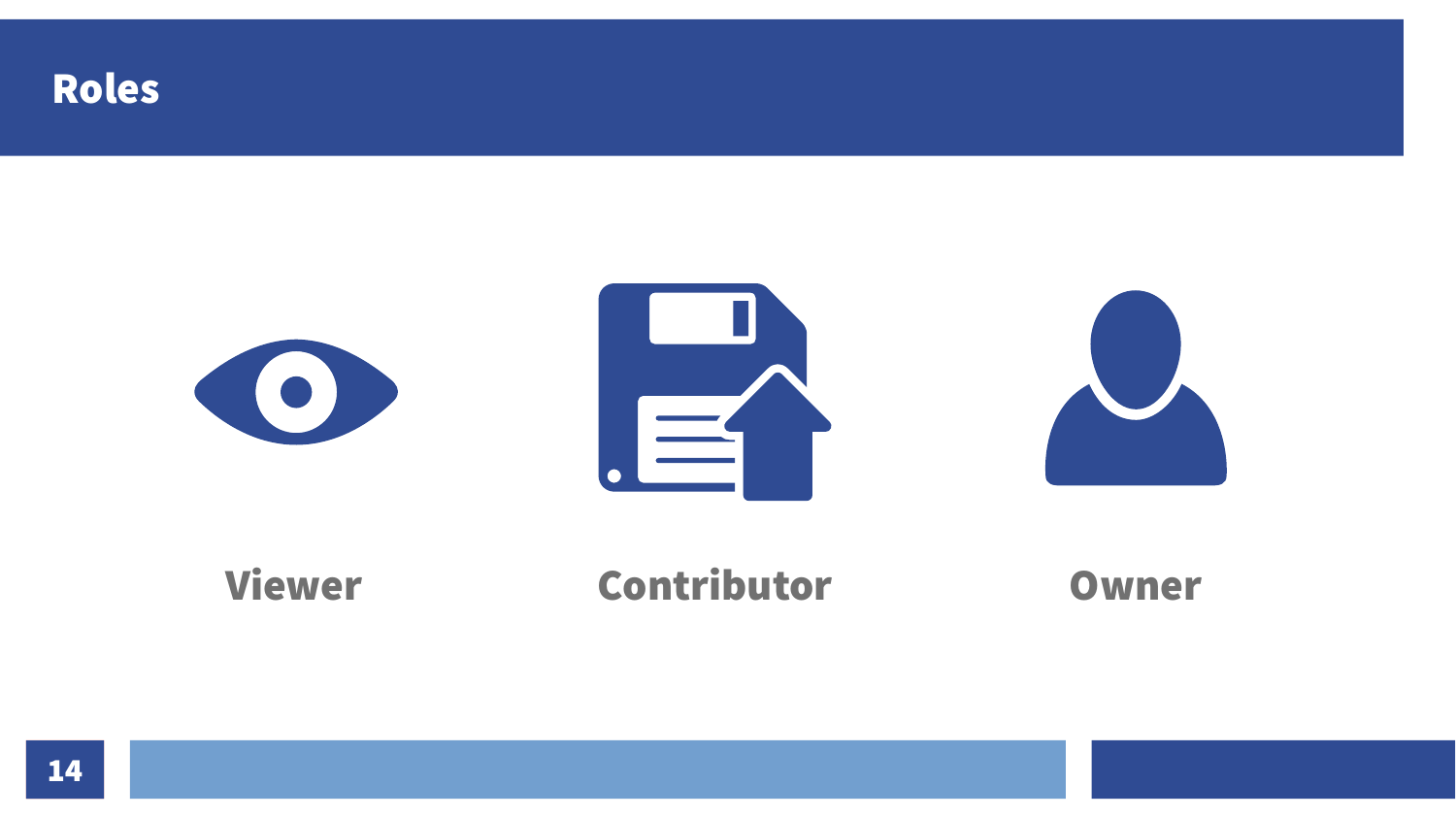#### **Organization**

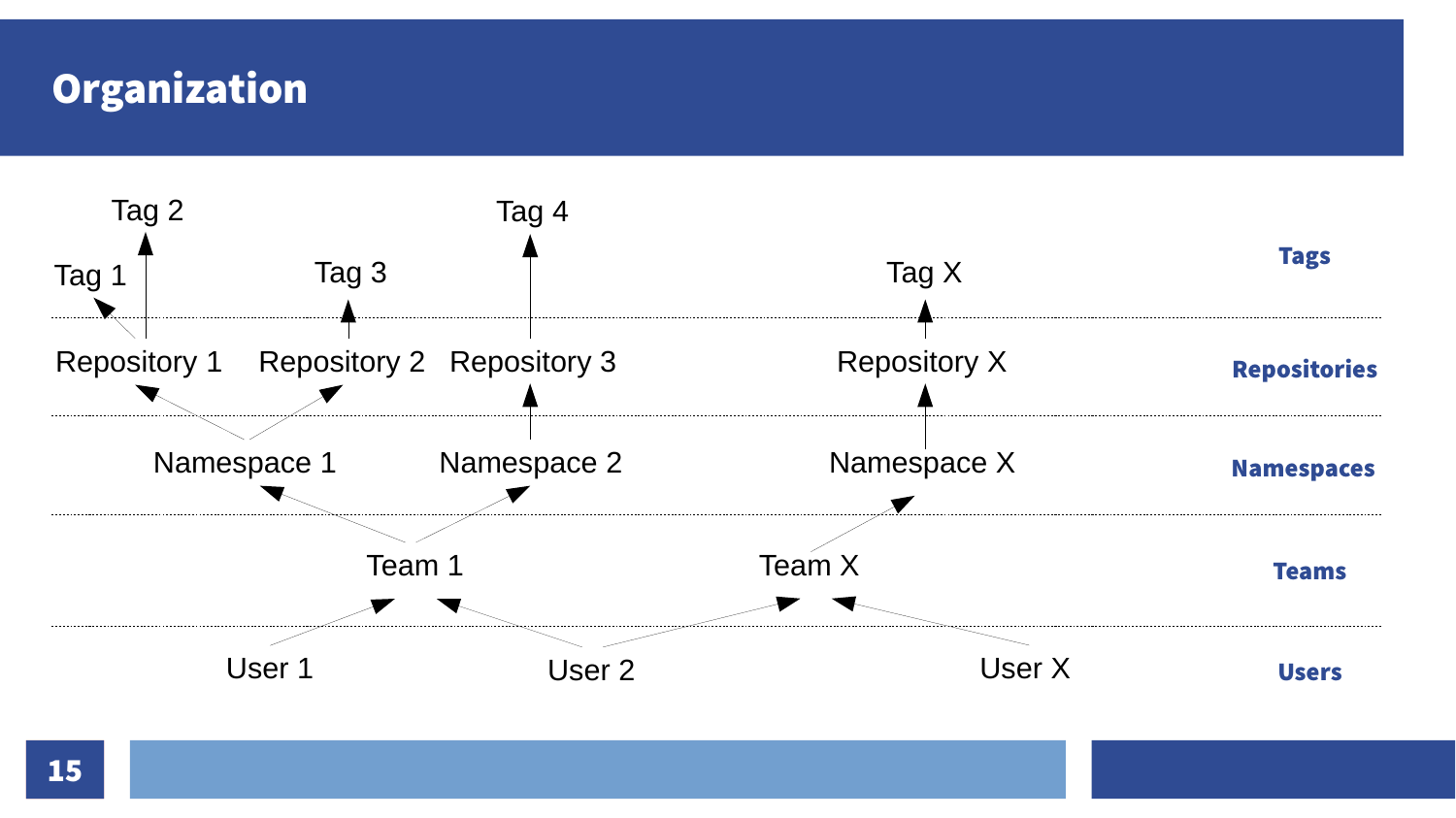## Searching for images

|                        | SLES SP1            | cyntss<br>$\alpha$ | $\bullet$     |
|------------------------|---------------------|--------------------|---------------|
| $\text{ces}$ $\bullet$ |                     |                    |               |
| es                     |                     |                    |               |
|                        | <b>Repositories</b> |                    | <b>Public</b> |
|                        | 0                   | n                  |               |
|                        | O                   |                    |               |

- **Search capabilities**
- **Considers access rights**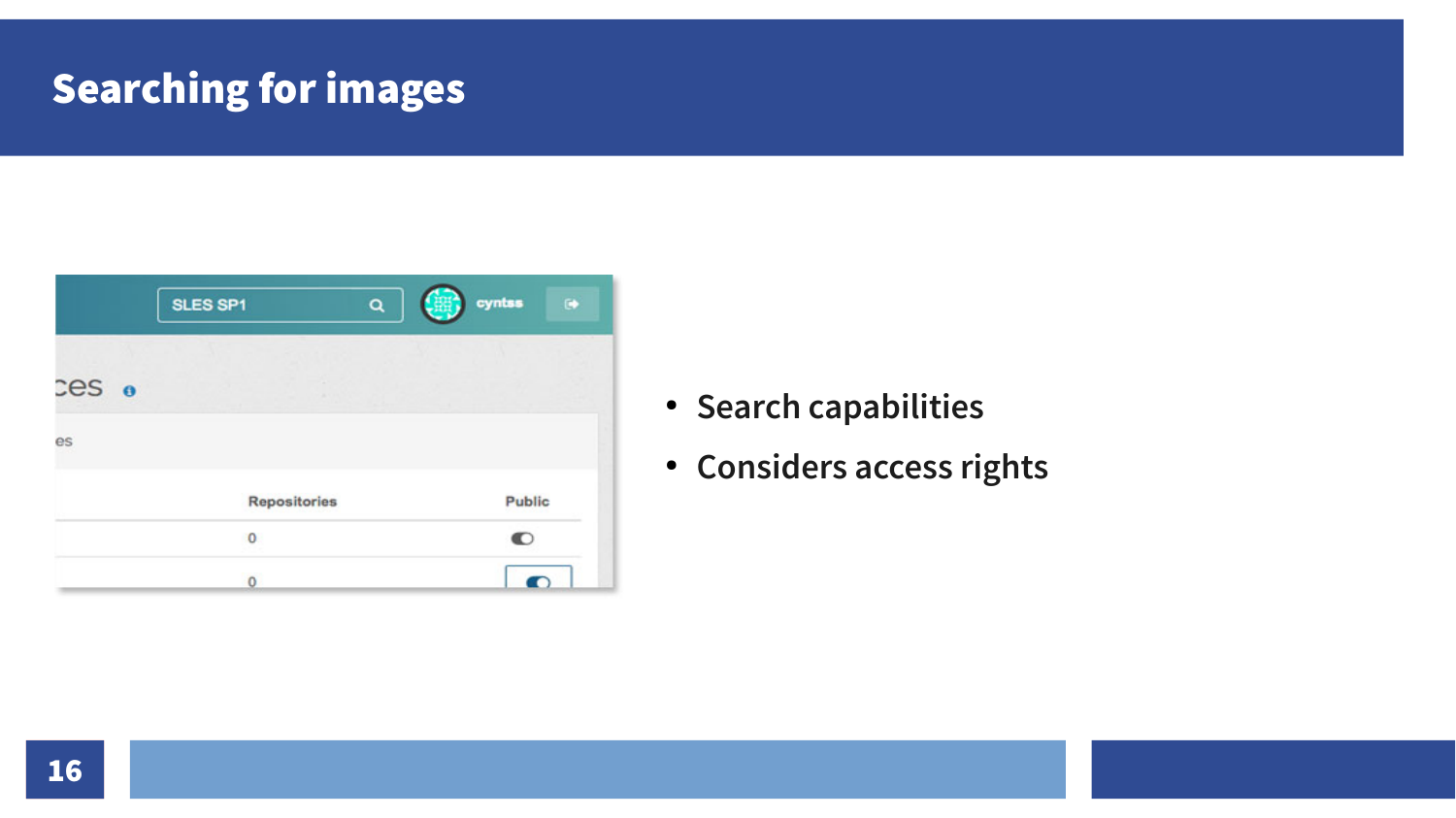



- **All events are logged**
- **Recent activities for every user**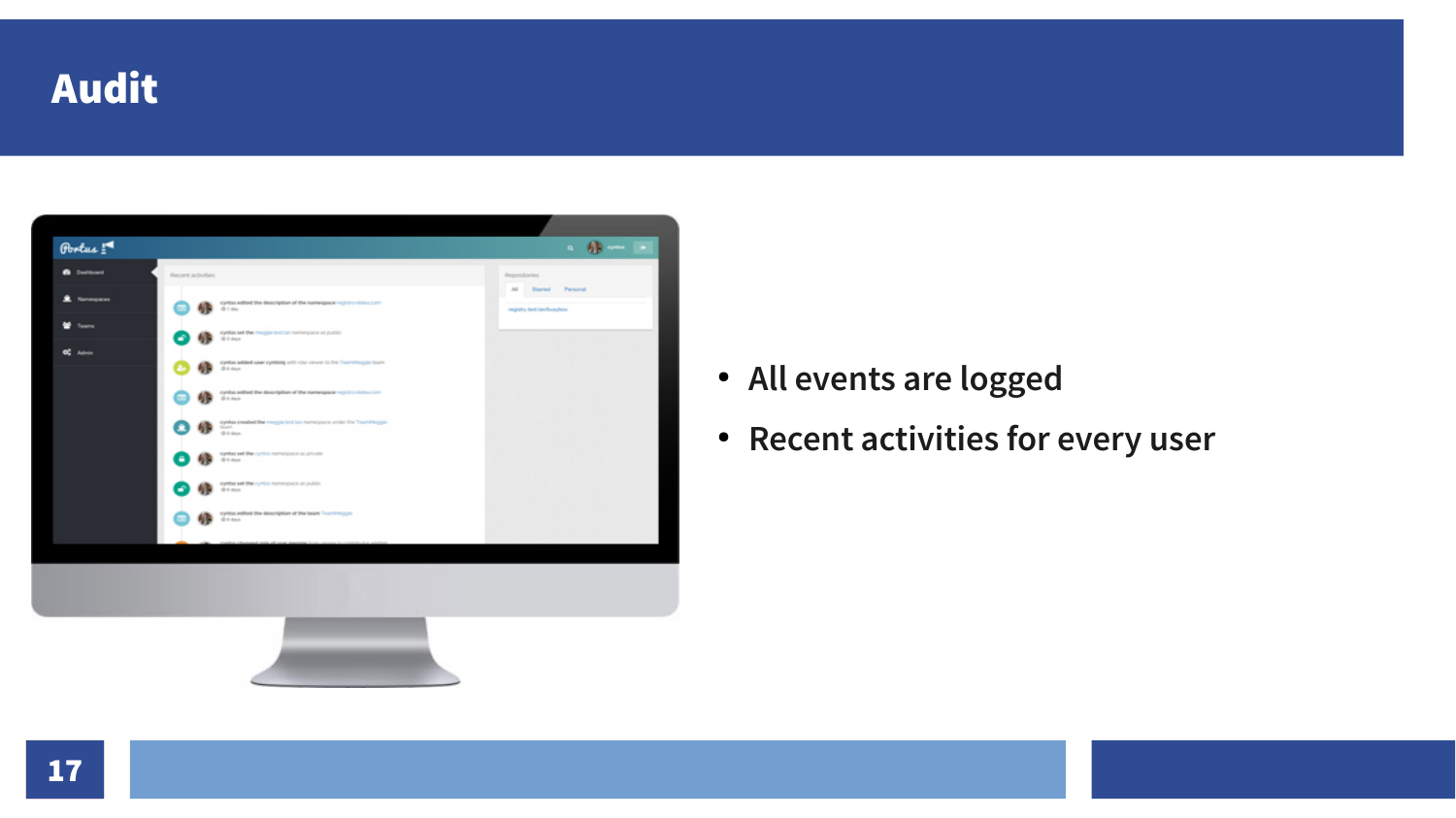



**Let's see it in action**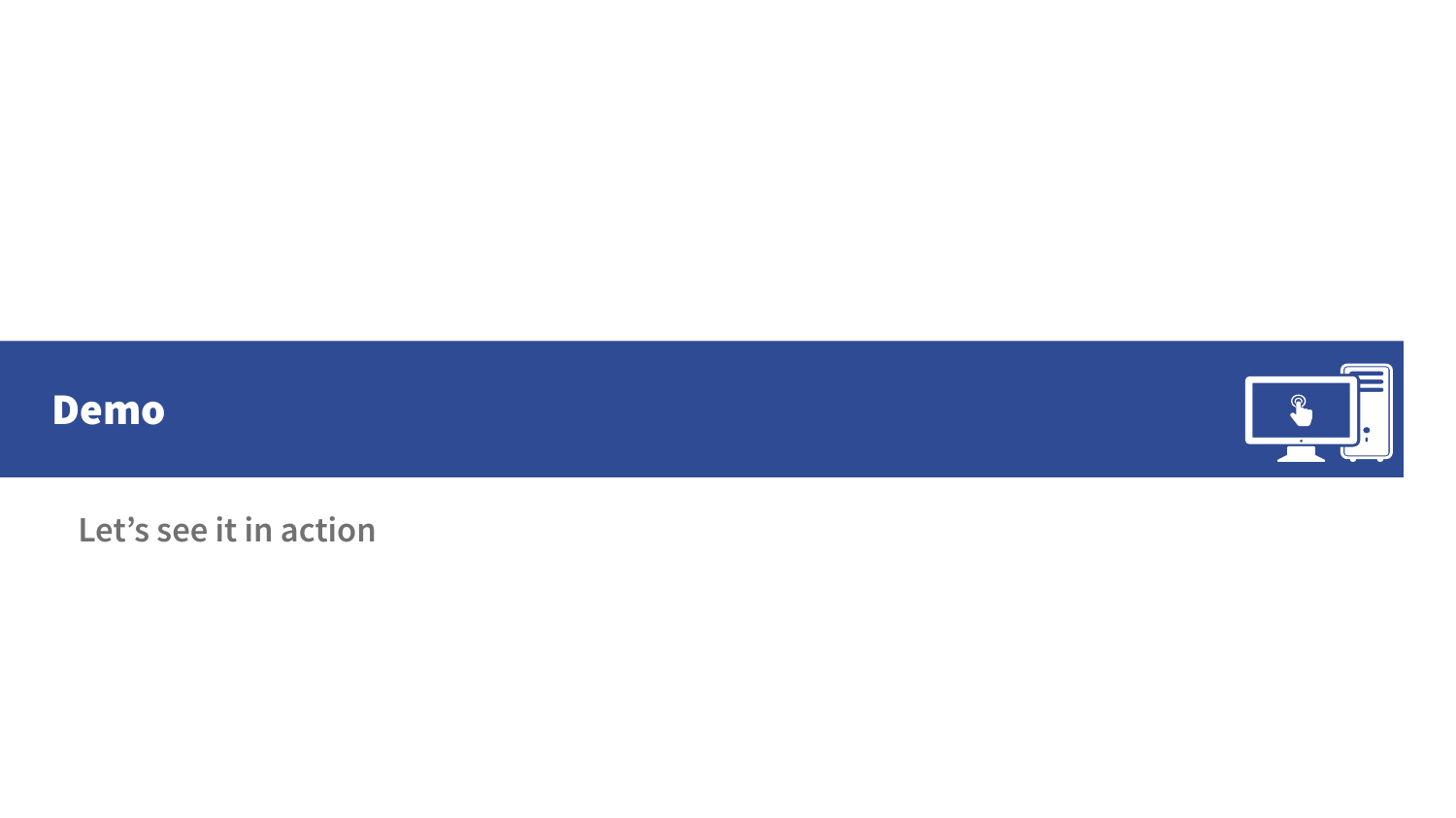



**Useful resources for our journey.**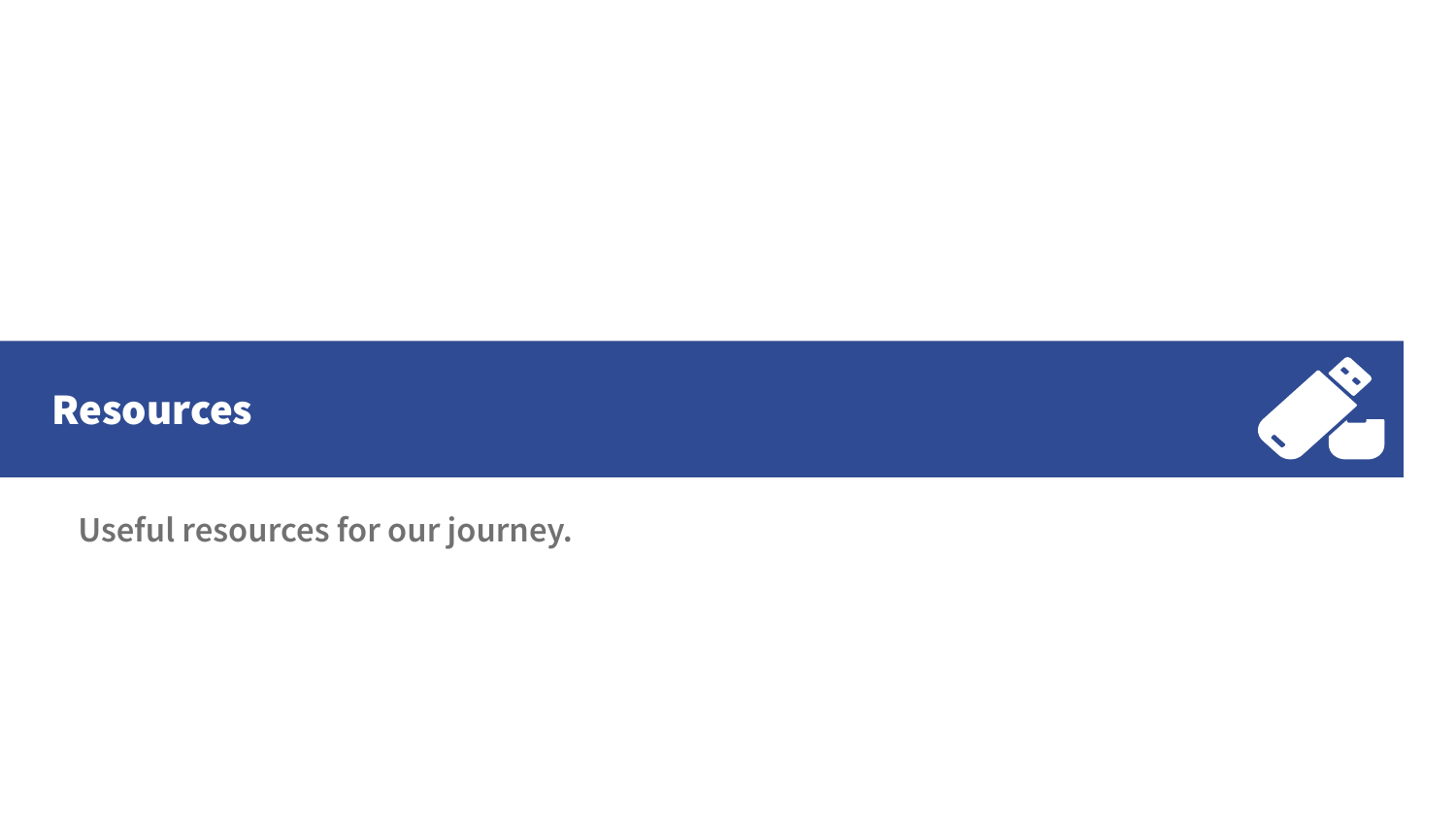

- **Official site**
	- **<http://port.us.org/>**
- **GitHub**
	- **<https://github.com/SUSE/Portus>**
- **Portus group in Google**

**<https://groups.google.com/forum/#!forum/portus-dev>**